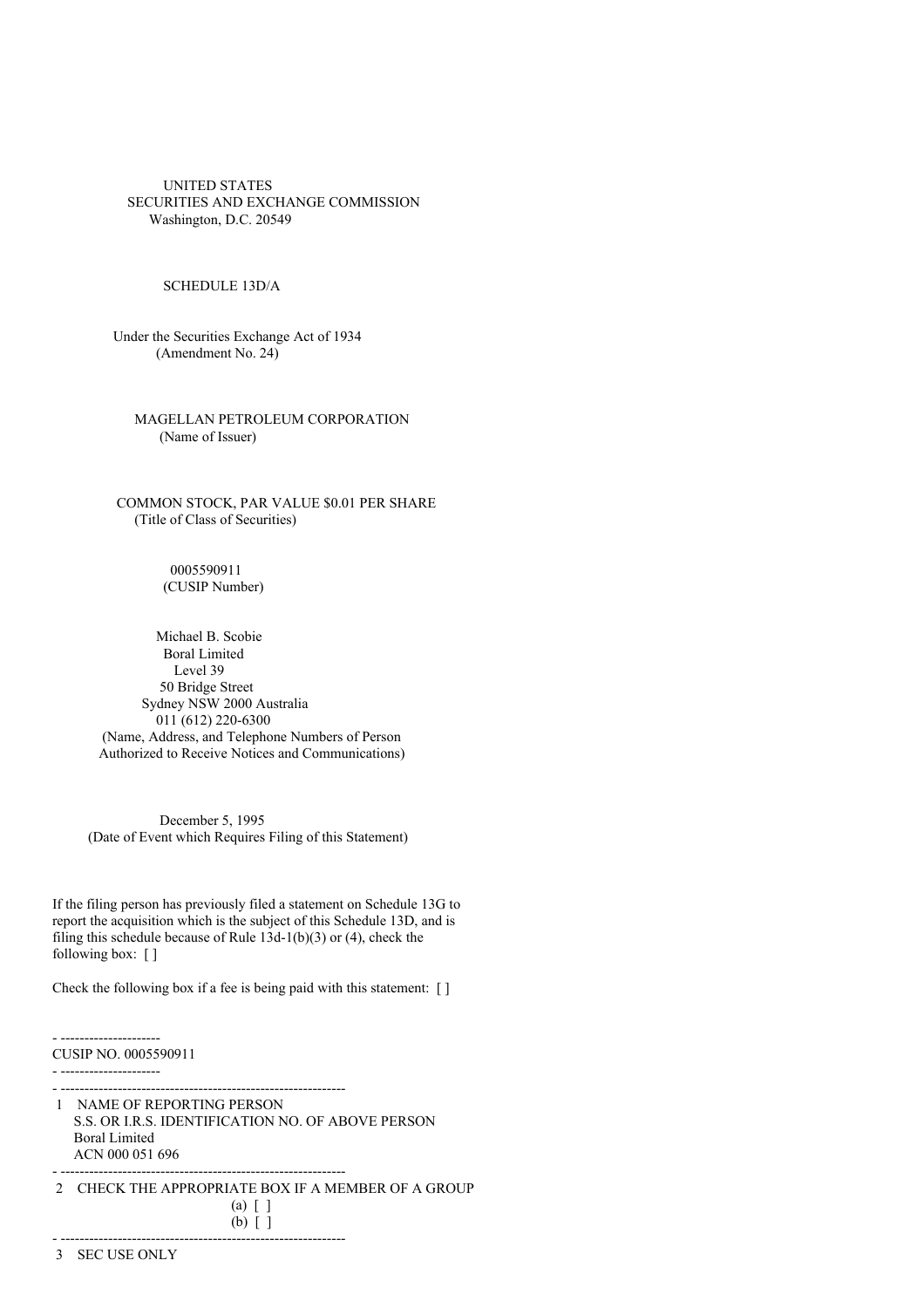| 4 SOURCE OF FUNDS<br>$00\,$                                                                                        |
|--------------------------------------------------------------------------------------------------------------------|
| 5 CHECK BOX IF DISCLOSURE OF LEGAL PROCEEDINGS IS<br>REQUIRED PURSUANT TO ITEMS 2(d) OR 2(e)<br>$\Box$ [ ]         |
| 6 CITIZENSHIP OR PLACE OF ORGANIZATION                                                                             |
| New South Wales, Commonwealth of Australia                                                                         |
| 7 SOLE VOTING POWER                                                                                                |
| BENEFICIALLY 8 SHARED VOTING POWER<br>OWNED BY 1,417,795                                                           |
| EACH --<br>REPORTING 9 SOLE DISPOSITIVE POWER<br>PERSON 0                                                          |
| 10 SHARED DISPOSITIVE POWER<br>1,417,795                                                                           |
| ---------------------------------<br>11 AGGREGATE AMOUNT BENEFICIALLY OWNED BY EACH REPORTING<br><b>PERSON</b>     |
| 1,417,795                                                                                                          |
| 12 CHECK BOX IF THE AGGREGATE AMOUNT IN ROW (11) EXCLUDES<br><b>CERTAIN SHARES</b><br>$\Box$                       |
| 13 PERCENT OF CLASS REPRESENTED BY AMOUNT IN ROW (11)<br>5.8%                                                      |
| 14 TYPE OF REPORTING PERSON<br>CO.                                                                                 |
|                                                                                                                    |
| ---------------------                                                                                              |
| CUSIP NO. 0005590911                                                                                               |
| 1 NAME OF REPORTING PERSON<br>S.S. OR I.R.S. IDENTIFICATION NO. OF ABOVE PERSON<br><b>SAGASCO Holdings Limited</b> |
| 2 CHECK THE APPROPRIATE BOX IF A MEMBER OF A GROUP<br>$(a) \mid$<br>$(b)$ []                                       |
| 3 SEC USE ONLY                                                                                                     |
| 4 SOURCE OF FUNDS<br>OO.                                                                                           |
| 5 CHECK BOX IF DISCLOSURE OF LEGAL PROCEEDINGS IS<br>REQUIRED PURSUANT TO ITEMS 2(d) OR 2(e)<br>and a state        |
| 6 CITIZENSHIP OR PLACE OF ORGANIZATION                                                                             |
| South Australia, Commonwealth of Australia                                                                         |
| 7 SOLE VOTING POWER<br>NUMBER OF 0<br>SHARES ----                                                                  |
| BENEFICIALLY 8 SHARED VOTING POWER<br>OWNED BY 1,417,795                                                           |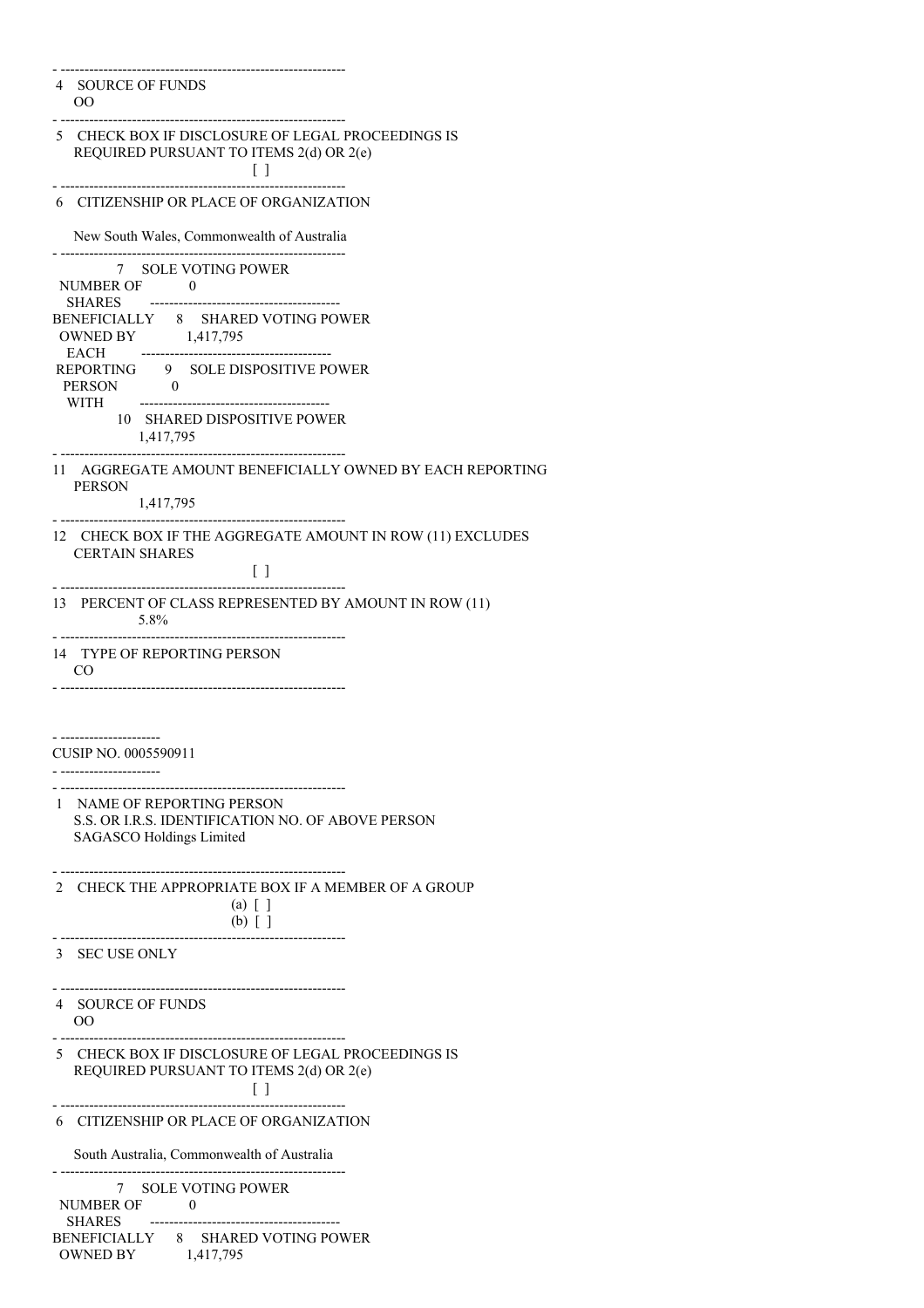| EACH -----------------------------<br>REPORTING 9 SOLE DISPOSITIVE POWER<br>PERSON<br>$\theta$<br>WITH       |
|--------------------------------------------------------------------------------------------------------------|
| 10 SHARED DISPOSITIVE POWER<br>1,417,795                                                                     |
| 11 AGGREGATE AMOUNT BENEFICIALLY OWNED BY EACH REPORTING<br><b>PERSON</b><br>1,417,795                       |
| 12 CHECK BOX IF THE AGGREGATE AMOUNT IN ROW (11) EXCLUDES<br><b>CERTAIN SHARES</b><br>$\Box$                 |
| 13 PERCENT OF CLASS REPRESENTED BY AMOUNT IN ROW (11)<br>5.8%                                                |
| 14 TYPE OF REPORTING PERSON<br>CO.                                                                           |
| CUSIP NO. 0005590911<br>------------------                                                                   |
| 1 NAME OF REPORTING PERSON<br>S.S. OR I.R.S. IDENTIFICATION NO. OF ABOVE PERSON<br><b>SAGASCO NT Pty Ltd</b> |
| 2 CHECK THE APPROPRIATE BOX IF A MEMBER OF A GROUP<br>$(a)$ $[$ $]$<br>$(b)$ [ ]                             |
| 3 SEC USE ONLY                                                                                               |
| 4 SOURCE OF FUNDS<br><sub>OO</sub>                                                                           |
| 5 CHECK BOX IF DISCLOSURE OF LEGAL PROCEEDINGS IS<br>REQUIRED PURSUANT TO ITEMS 2(d) OR 2(e)<br>$\Box$ [ ]   |
| 6 CITIZENSHIP OR PLACE OF ORGANIZATION                                                                       |
| South Australia, Commonwealth of Australia                                                                   |
| 7 SOLE VOTING POWER<br>NUMBER OF 0                                                                           |
| BENEFICIALLY 8 SHARED VOTING POWER<br>OWNED BY 1,417,795                                                     |
| REPORTING 9 SOLE DISPOSITIVE POWER<br>PERSON 0<br>WITH                                                       |
| 10 SHARED DISPOSITIVE POWER<br>1,417,795                                                                     |
| 11 AGGREGATE AMOUNT BENEFICIALLY OWNED BY EACH REPORTING<br><b>PERSON</b><br>1,417,795                       |
| 12 CHECK BOX IF THE AGGREGATE AMOUNT IN ROW (11) EXCLUDES<br><b>CERTAIN SHARES</b><br>$\blacksquare$         |
| 13 PERCENT OF CLASS REPRESENTED BY AMOUNT IN ROW (11)<br>5.8%                                                |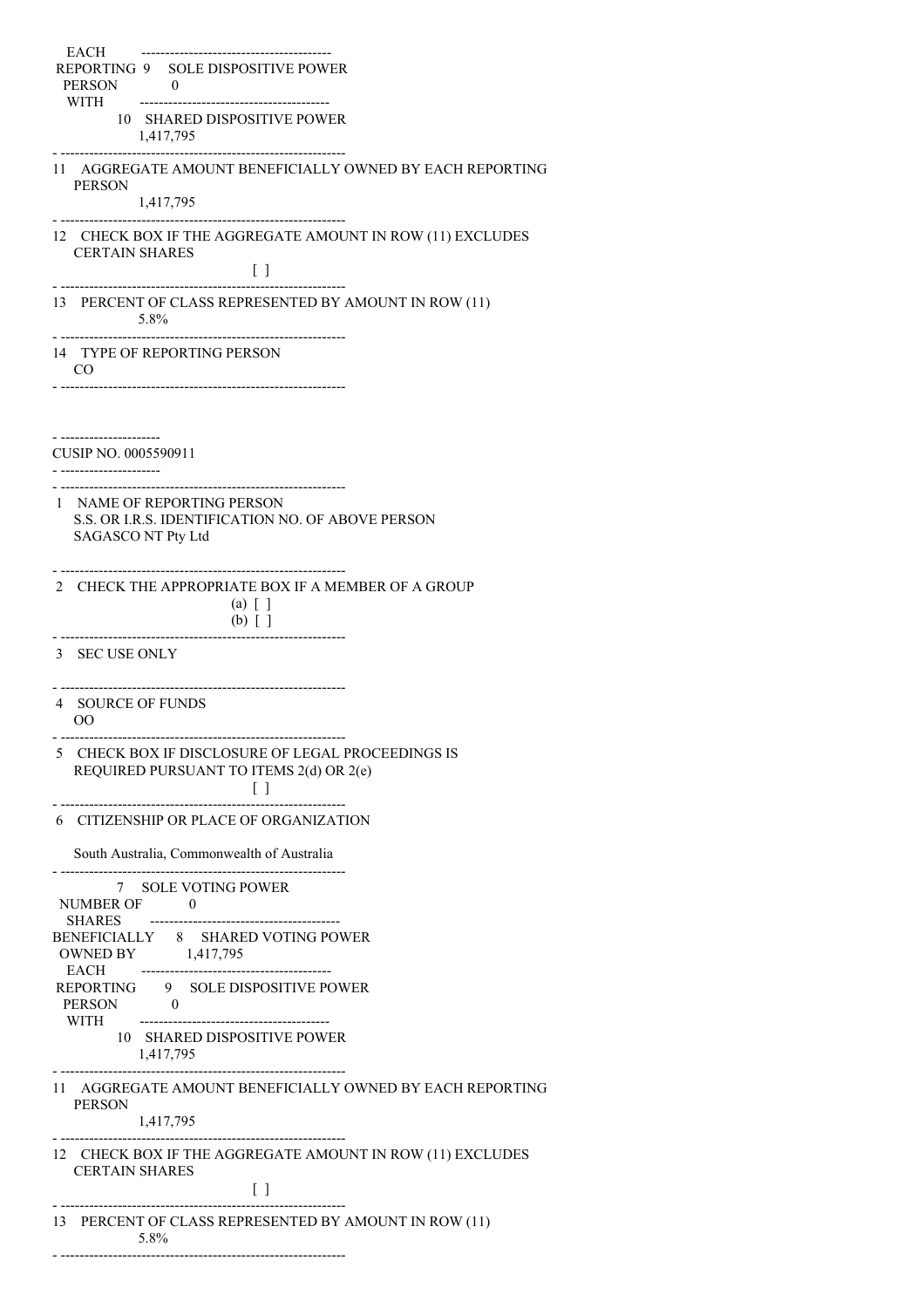- ------------------------------------------------------------

| ---------------------                                                                                                               |
|-------------------------------------------------------------------------------------------------------------------------------------|
| CUSIP NO. 0005590911                                                                                                                |
| -------------------                                                                                                                 |
| 1 NAME OF REPORTING PERSON<br>S.S. OR I.R.S. IDENTIFICATION NO. OF ABOVE PERSON<br>SAGASCO Amadeus Pty Ltd                          |
| 2 CHECK THE APPROPRIATE BOX IF A MEMBER OF A GROUP<br>$(a)$ $[$ $]$<br>$(b)$ [ ]                                                    |
| 3 SEC USE ONLY                                                                                                                      |
| 4 SOURCE OF FUNDS<br>OQ                                                                                                             |
| 5 CHECK BOX IF DISCLOSURE OF LEGAL PROCEEDINGS IS<br>REQUIRED PURSUANT TO ITEMS 2(d) OR 2(e)<br>$\Box$                              |
| 6 CITIZENSHIP OR PLACE OF ORGANIZATION                                                                                              |
| South Australia, Commonwealth of Australia                                                                                          |
| 7 SOLE VOTING POWER<br>NUMBER OF 0                                                                                                  |
| BENEFICIALLY 8 SHARED VOTING POWER<br>OWNED BY 1,417,795                                                                            |
| REPORTING 9 SOLE DISPOSITIVE POWER<br>PERSON 0<br>WITH                                                                              |
| 10 SHARED DISPOSITIVE POWER<br>1,417,795                                                                                            |
| 11 AGGREGATE AMOUNT BENEFICIALLY OWNED BY EACH REPORTING<br><b>PERSON</b><br>1,417,795                                              |
| 12 CHECK BOX IF THE AGGREGATE AMOUNT IN ROW (11) EXCLUDES<br><b>CERTAIN SHARES</b><br>$\left[ \begin{array}{c} \end{array} \right]$ |
| 13 PERCENT OF CLASS REPRESENTED BY AMOUNT IN ROW (11)<br>5.8%                                                                       |
| 14 TYPE OF REPORTING PERSON<br>CO <sup>-</sup>                                                                                      |

This Amendment No. 24 (this "Amendment") is filed to supplement and amend the information set forth in the Schedule 13D, dated September 11, 1992 (the "Original Schedule 13D"), as amended by Amendment No. 1, dated September 15, 1992, Amendment No. 2, dated January 29, 1993, Amendment No. 3, dated May 12, 1993, Amendment No. 4, dated June 10, 1993, Amendment No. 5, dated June 16, 1993, Amendment No. 6, dated June 22, 1993, Amendment No. 7, dated July 1, 1993, Amendment No. 8, dated July 12, 1993, Amendment No. 9, dated July 21, 1993, Amendment No. 10, dated July 23, 1993, Amendment No. 11, dated August 27, 1993, Amendment No. 12, dated September 1, 1993, Amendment No. 13, dated September 2, 1993, Amendment No. 14, dated September 29, 1993, Amendment No. 15, dated October 13, 1993, Amendment No. 16, dated October 14, 1993 and Amendment No. 17, dated October 28, 1993, filed by SAGASCO Holdings Limited ("SAGASCO"), SAGASCO NT

- ------------------------------------------------------------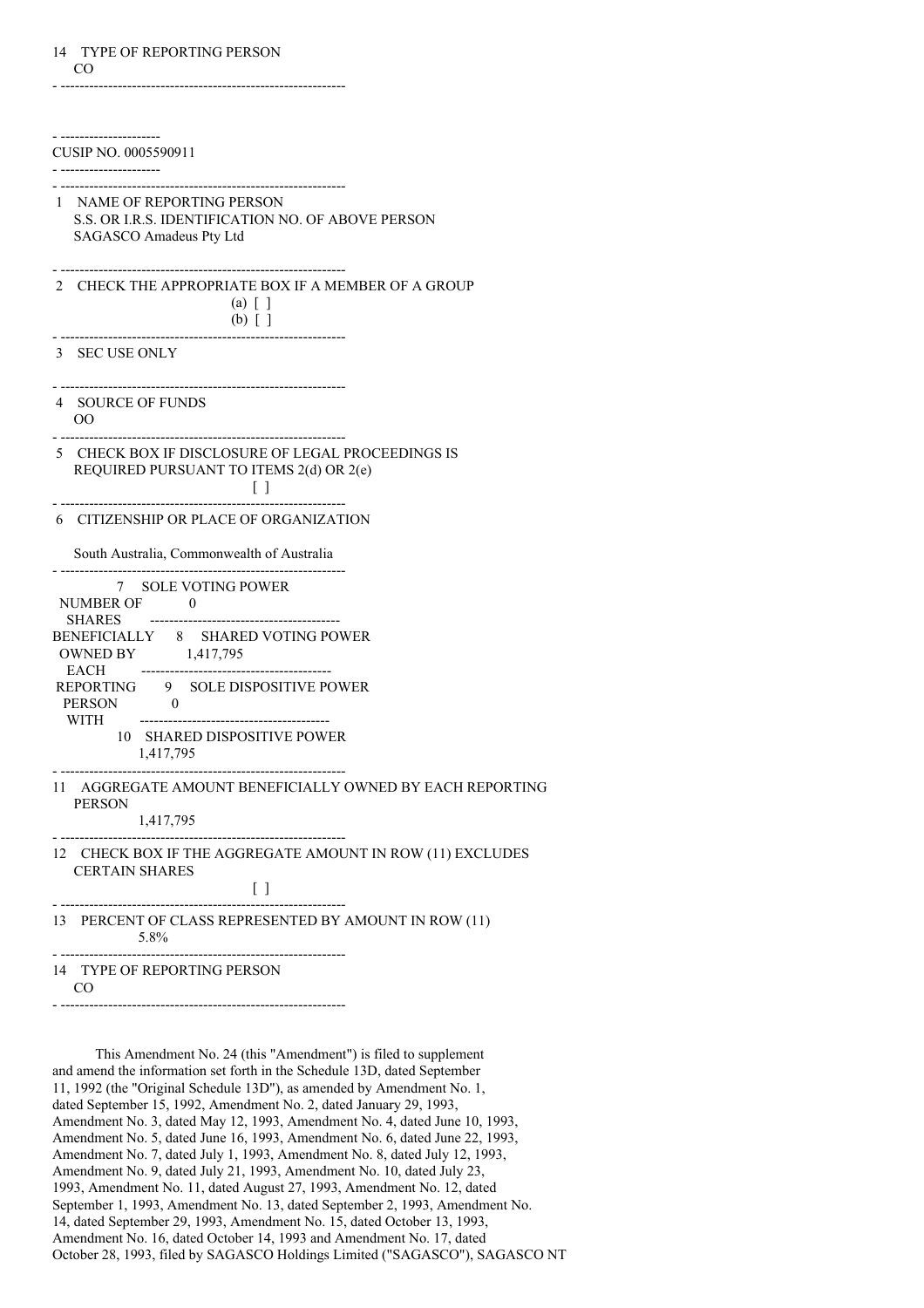Pty. Ltd. ("SAGASCO NT") and SAGASCO Amadeus Pty. Ltd. ("Amadeus") and Amendment No. 18, dated November 23, 1993, Amendment No. 19, dated December 3, 1993, Amendment No. 20, dated October 25, 1995, Amendment No. 21, dated November 1, 1995, Amendment No. 22, dated November 13, 1995, and Amendment No. 23, dated November 22, 1995 filed by Boral Limited ("Boral"), SAGASCO, SAGASCO NT and Amadeus (the Original Schedule 13D as so amended being hereinafter referred to as the "Schedule 13D") with respect to shares of Common Stock, par value \$.01 per share ("Shares"), of Magellan Petroleum Corporation, a Delaware corporation (the "Company").

Item 5. Interest in Securities of the Subject Company.

Item 5 of the Schedule 13D is hereby amended and supplemented as follows:

Based on information contained in the most recent publicly available filings of the Company with the Securities and Exchange Commission, each of Boral, SAGASCO, SAGASCO NT and Amadeus may be deemed to beneficially own the number of Shares and the percentage of outstanding Shares listed in response to Item 11 and Item 13 of the cover page filed herewith relating to such person. In addition, the number of Shares which may be deemed beneficially owned by each such person with respect to which such person (i) has sole voting power, (ii) shares voting power, (iii) has sole dispositive power and (iv) shares dispositive power, are listed in the responses to Items 7, 8, 9 and 10, respectively, of the cover page filed herewith relating to such person.

Set forth on Schedule A is a description of all transactions in Shares effected by Amadeus since November

21, 1995. All of such transactions were open market sales of Shares.

SIGNATURE

After reasonable inquiry and to the best of my knowledge and

belief, I certify that the information set forth in this statement is true,

complete and correct.

Dated: December 6, 1995 BORAL LIMITED

> By: /s/ Michael B. Scobie Name: Michael B. Scobie Title: Company Secretary

### SAGASCO HOLDINGS LIMITED

By: /s/ Edward J. Cook Name: Edward J. Cook Title: Director

### SAGASCO NT PTY LTD

By: /s/ Edward J. Cook Name: Edward J. Cook Title: Director

## SAGASCO AMADEUS PTY LTD

By: /s/ Edward J. Cook Name: Edward J. Cook